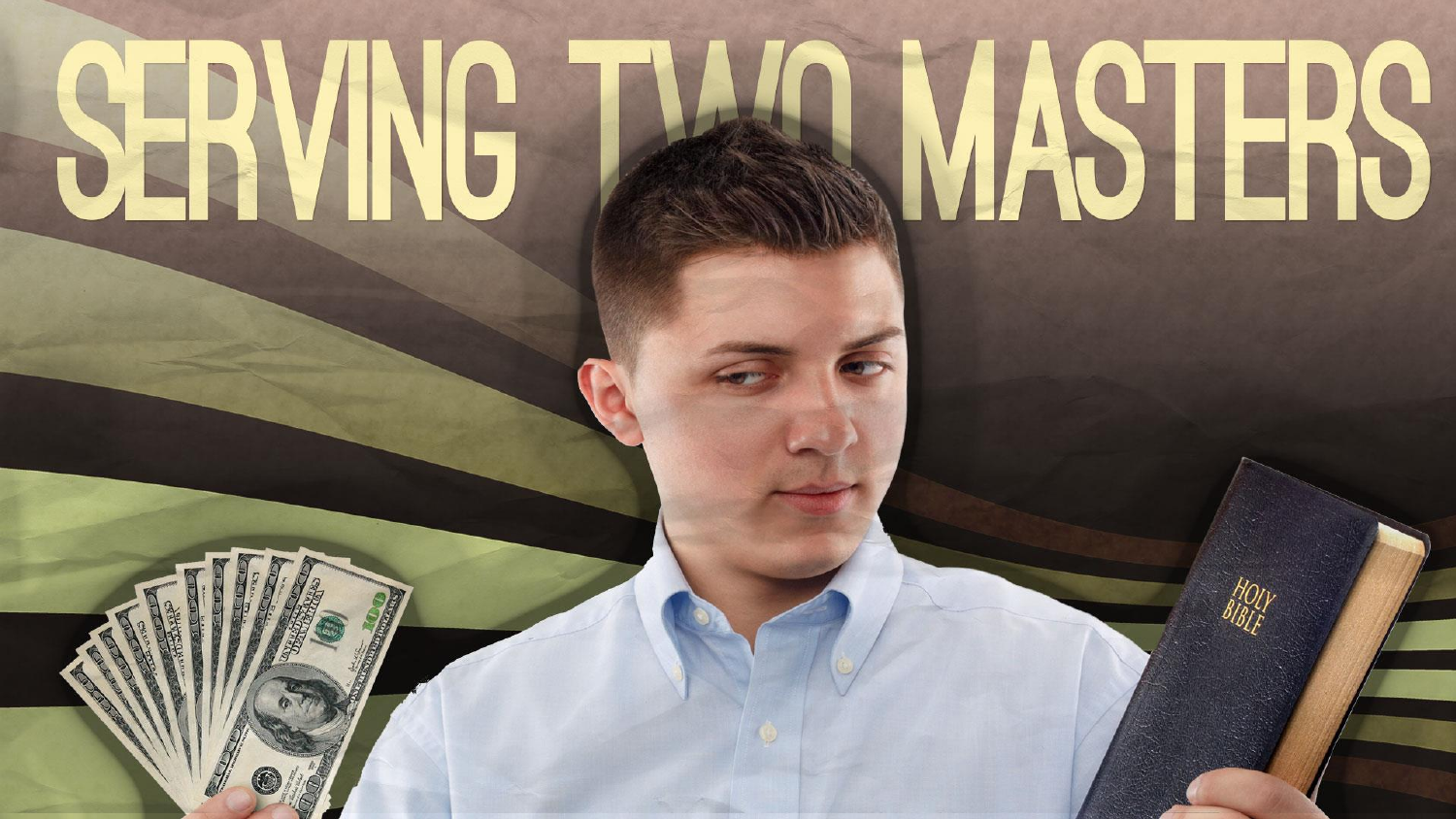#### **James 5:1-6 (ESV)**

- <sup>1</sup> Come now, you rich, weep and howl for the miseries
- that are coming upon you.
- <sup>2</sup> Your riches have **rotted** and your garments are **motheaten**.

<sup>3</sup> Your gold and silver have **corroded**, and their **corrosion** will be evidence against you and **will eat your flesh like fire**. You have laid up treasure in the last days.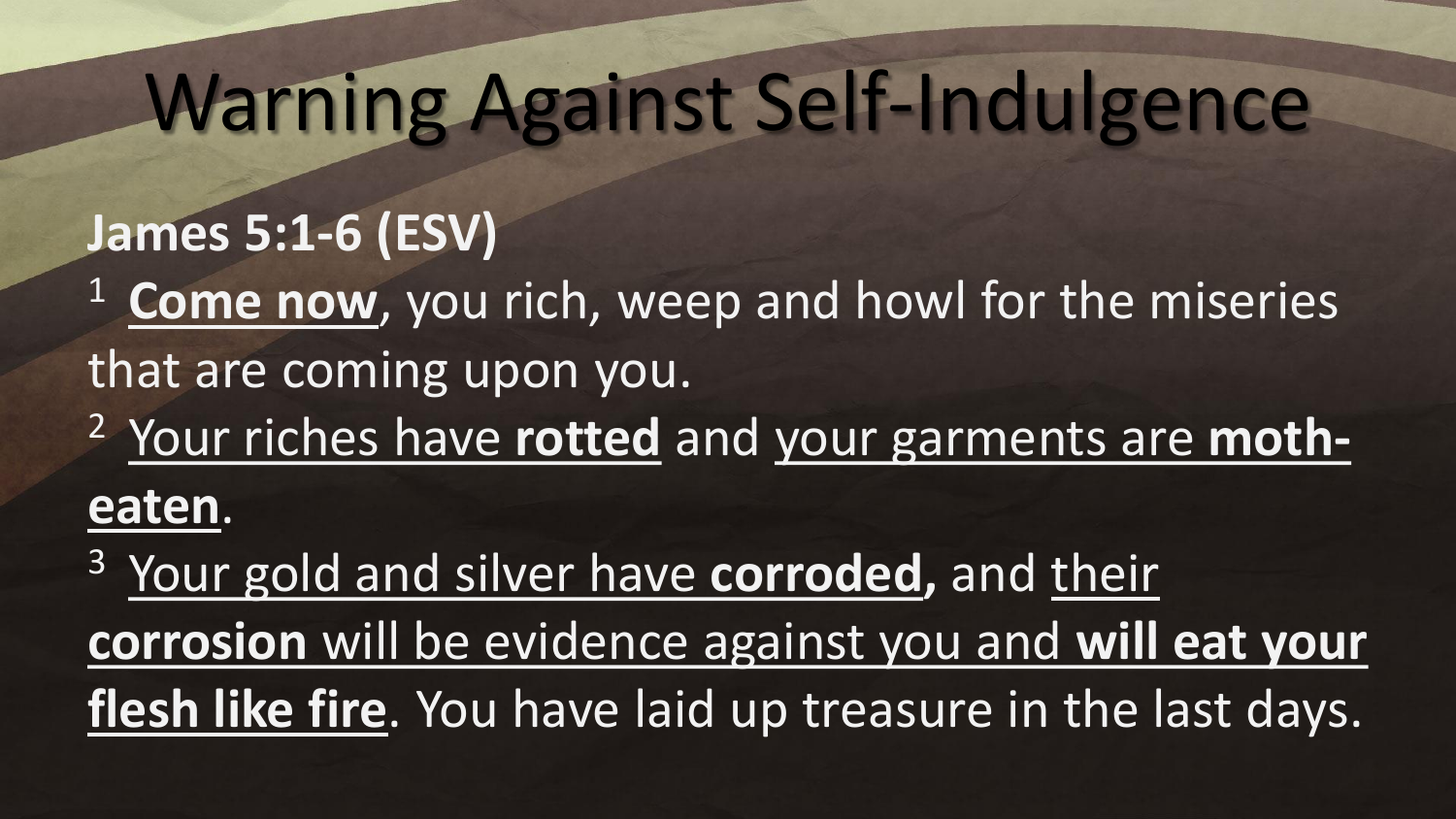### **I. THE PERSPECTIVE: (vs.1-3)**

A. The Pursuit of Wealth is easily a source for Misery: B. The Problem with Wealth is it is easily damaged: ("rotted, moth-eaten, corroded) C. The Plan for Wealth: "lay it up for treasure or advance God's Kingdom" (vs.3)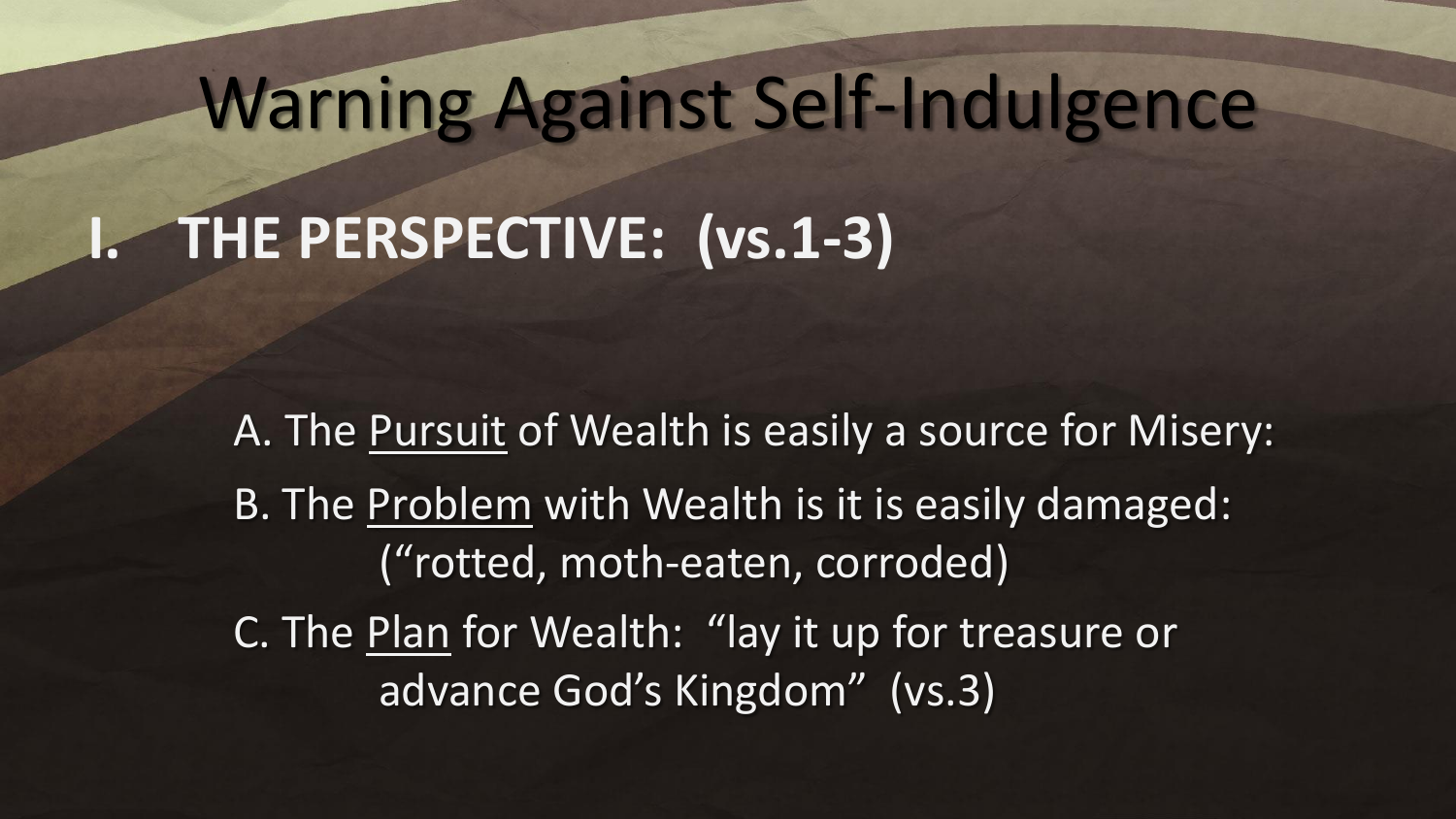### • 3 Uses for Wealth for the Christian:

- Advance God's Kingdom: **I Cor 16:2-3; Mark 12:42-44.**
- Win the Lost: **Luke 16:9**
- Care for those in need: **I John3:16-18**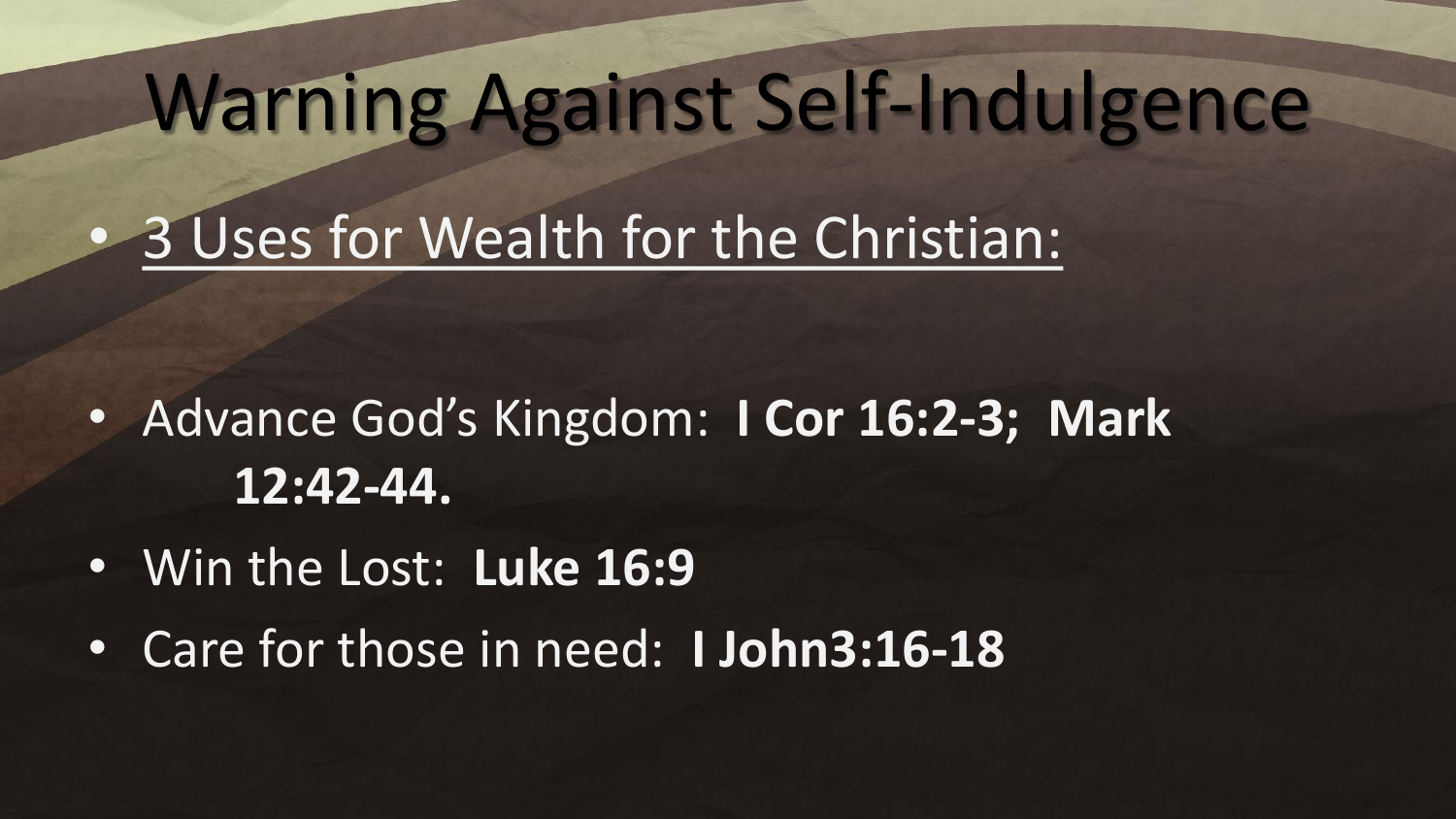#### **James 5:4-6 (ESV)**

<sup>4</sup> Behold, the wages of the laborers who mowed your fields, which you kept back by fraud, are crying out against you, and the cries of the harvesters have reached the ears of the Lord of hosts.

<sup>5</sup>**You have lived on the earth in luxury and in self-indulgence. You have fattened your hearts in a day of slaughter.**   $6$  You have condemned and murdered the righteous person. He does not resist you.